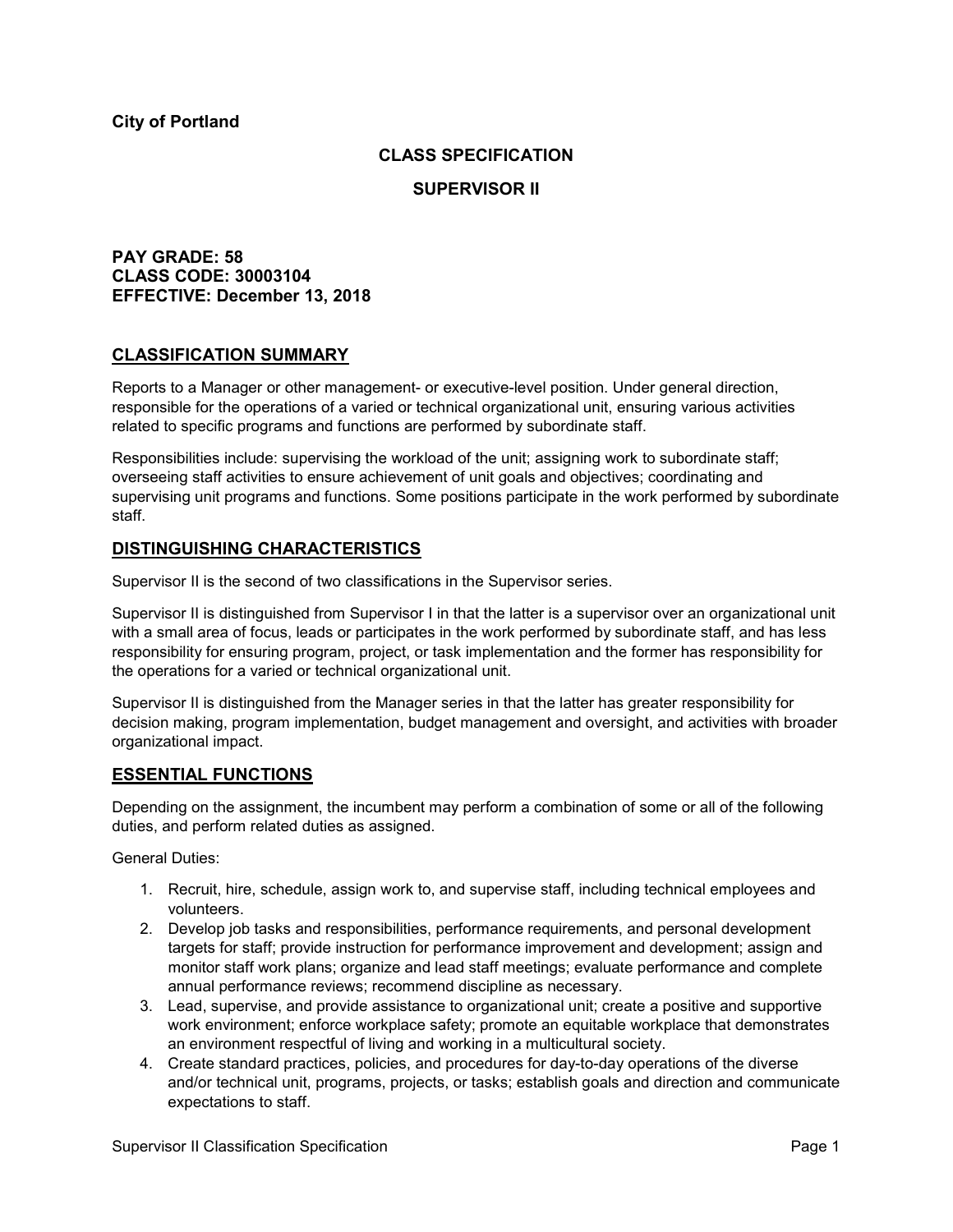- 5. Plan, develop, implement, and administer unit and Bureau/Office programs and projects.
- 6. Develop and monitor unit performance and identify opportunities for improvement; oversee development of new tasks and responsibilities for programs and projects.
- 7. Ensure that critical unit functions are completed, and tasks and duties assigned to staff are achieved within schedule and budget, or progressing as scheduled.
- 8. Communicate the status of programs, projects, and tasks with Bureau/Office management and other related units, and make recommendations and adjustments as necessary.
- 9. Participate in the development and administration of the unit's budget, including cost analysis of programs, projects, and staff; may assist in the development and administration of other Bureau/Office budgets.
- 10. Prepare, review, and oversee contracts with contractors and consultants; approve invoices; monitor compliance.
- 11. Update and maintain various unit databases and reports, and use data to guide and inform decision making processes.

### Specific Duties:

In addition to the General Duties, the incumbent may perform a combination of some or all of the following duties specific to the position.

- 1. Research, develop and implement operational policies and procedures for Bureau/Office administrative functions; supervise and direct business, administrative, or program processes.
- 2. Implement and supervise water, environmental, and sustainability programs and functions; develop and monitor performance indicators that reflect program efficiency.
- 3. Supervise the operations, maintenance, and support of the water supply, treatment, and distribution systems and infrastructure; supervise staff responsible for the design, construction, and maintenance of existing or new water system infrastructure and capital improvement projects.
- 4. Supervise the maintenance and operation of industrial electrical instruments and systems, equipment, and devices; ensure quality and efficiency of equipment and electrical distribution, instrumentation, and security systems; evaluate system performance.
- 5. Plan, organize, and supervise parking control operations and staff; research and recommend technologies, policies, procedures, rules and guidelines to improve processes.
- 6. Plan, organize, and supervise activities related to vehicle and equipment maintenance and repair operations; monitor vehicle and equipment management systems; perform vehicle and equipment assessments; maintain preventative and repair schedules; inspect and review repairs; identify vehicle and equipment replacement and disposal needs.
- 7. Supervise a complex recreational program; develop and oversee specialized recreation programs for target demographics; maximize safety and reliability of facilities.
- 8. Supervise landscape architecture, urban forestry, asset management, general maintenance and construction, sustainable operations, and resource conservation.
- 9. Implement and supervise inspection or plan review activities and programs, including code compliance and permitting; may perform inspection tasks and duties.
- 10. Implement and supervise programs and staff to build, acquire, rehabilitate and preserve City subsidized and regulated affordable housing.
- 11. Supervise various law enforcement programs, systems, or functions within the Portland Police Bureau.
- 12. Supervise the staff of various support programs such as procurement, taxation, revenue, printing and distribution, safety programs, and fleet management.

# **SUPERVISION RECEIVED AND EXERCISED**

The work of this classification is performed under general direction by a Manager or other managementor executive-level position.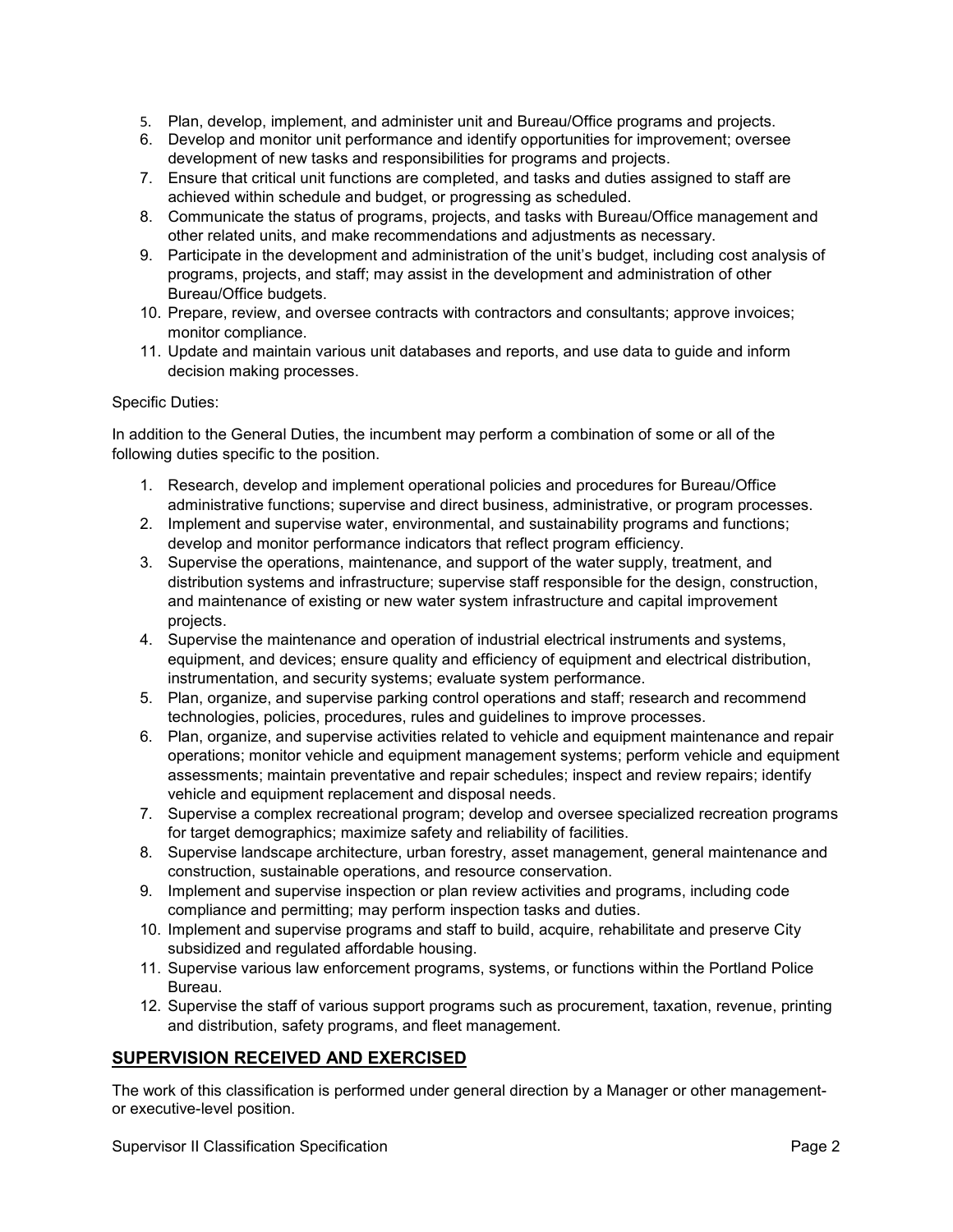Directly supervises a minimum of four (4) employees and may indirectly supervise staff assigned to subordinate supervisors.

## **KNOWLEDGE/SKILLS/ABILITIES REQUIRED**

- 1. Knowledge of principles and practices of leadership, current business communication, public administration, budget preparation and administration, program evaluation, and fields related to the mission and purpose of the organizational unit and Bureau/Office.
- 2. Knowledge of principles and standards of employee supervision, including training, scheduling, and performance evaluation.
- 3. Knowledge of relevant statutes, regulations, policies, and procedures that pertain to the unit, along with the ability to interpret and apply them.
- 4. Knowledge of fundamentals and methods of planning, organizing, and allocating work to subordinate staff.
- 5. Ability to supervise and direct a diverse staff of non-technical and technical personnel.
- 6. Ability to establish and maintain effective working relationships with management, staff, and others encountered in the course of work.
- 7. Ability to communicate effectively, both verbally and in writing; present information, reports, and recommendations clearly and persuasively.
- 8. Ability to supervise a multicultural workforce, promote an equitable workplace environment, and apply equitable program practices to diverse and complex City services.
- 9. Ability to utilize City-specific technology and general office software.
- 10. Ability to make decisions within established policies and procedures that influence the daily operations of the unit and work of subordinate staff.

# **MINIMUM QUALIFICATIONS REQUIRED**

Any combination of education and experience that is equivalent to the following minimum qualifications is acceptable.

**Education/Training**: Bachelor's degree from an accredited college or university in business administration, public administration, or a field related to the organizational unit;

AND

**Experience**: Three (3) years of progressively responsible experience in a public agency, customer service role, or field related to organizational unit or Bureau/Office, including two (2) year of experience in a supervisory role.

#### **Special Requirements and/or Qualifications:**

Specific licensure or certification in the appropriate field may be required for certain positions.

A valid state driver's license may be required for certain positions.

#### **Preferred Qualifications**:

Experience working for a public agency.

Four (4) years of experience performing work similar to that of subordinate staff.

Bargaining Unit: Non-represented FLSA Status: Exempt **HISTORY**